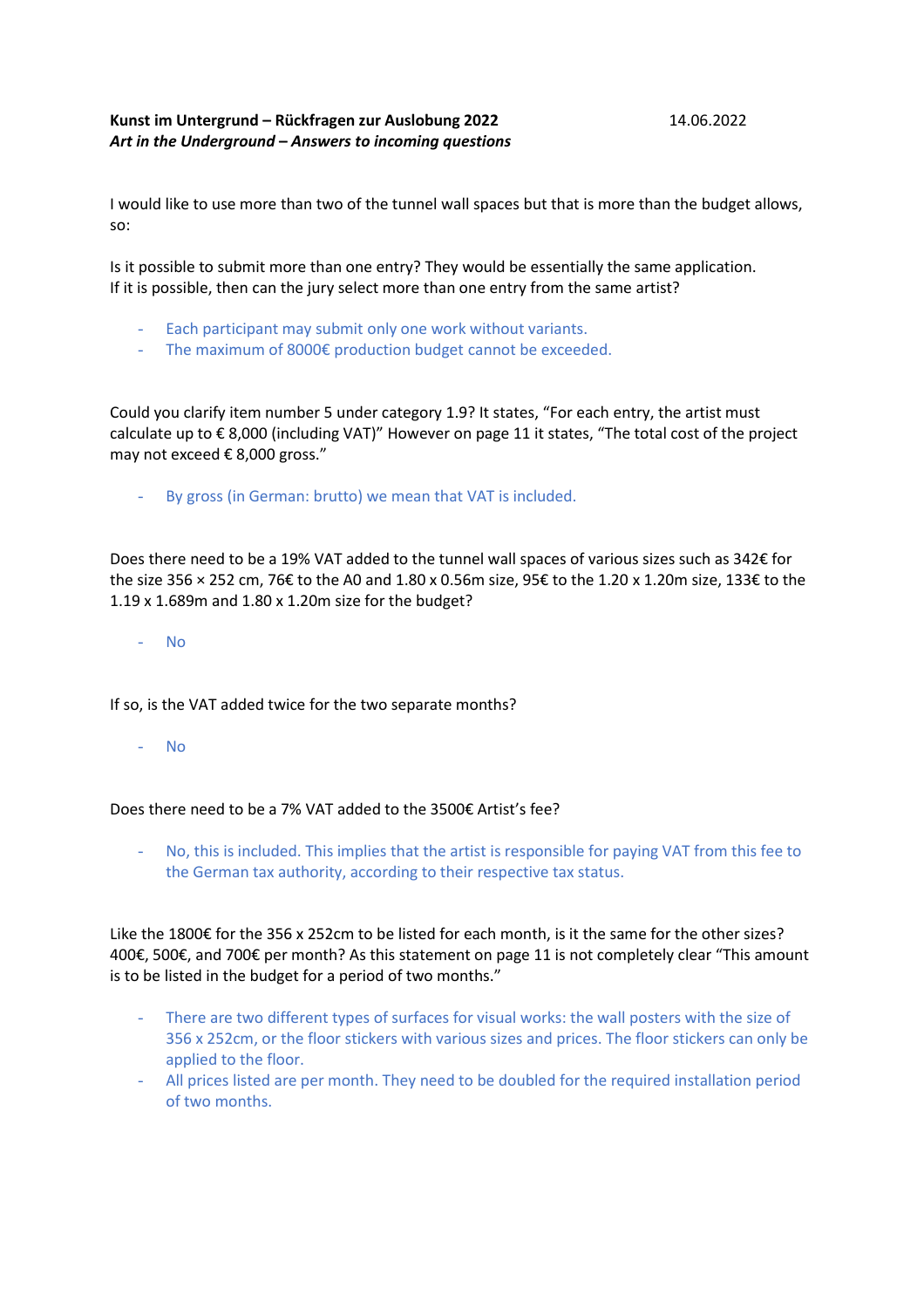## Are all the sizes listed in (w x h) like the 356 x 252cm size?

- As the floor stickers can be viewed from all sides, width and height do not apply here as a categories.

Is there insurance on the selected artworks during the exhibition period? If so, what kind?

There is an insurance for artworks that covers the material reproduction/repair costs. (These obviously differ from potential sales prices.)

For the Strausberger Platz location, are the available 356 x 252cm tunnel wall spaces the ones pictured in the attached images? If so, then only five of the twelve spaces are available for the project? Meaning that if a project is selected to use the tunnel wall spaces then the finished artworks would be shown alongside commercial advertisements? If so, is it possible to know what these advertisements are ahead of time for context?

- Yes, they will be shown next to the advertisement. Unfortunately, at this point it is not possible to say what these will look like.

Can I apply with performance, sculpture and film or just one medium?

- You are free to combine different media, as long as these are recognizable as conceptually related parts of one artistic work.

Can I apply for one location only or all stations?

- It is advisable to apply for only one location, but not a strict requirement.

How long will the artworks be shown and will they be maintained?

This depends on the nature of the work. If it needs repeated or permanent maintenance, the labour costs must be calculated and included in the budget.

How much money do I get if I am one of the 8 selected to realise the public artwork? Is it the total of 3.500 eur?

- Yes

It is explained that Berliner Fenster may not exceed 8.000 eur, here is mentioned the design, but what does this entail? If I prepare a video, should the production of this video be included in the 8K?

- The production must be included in the budget, and also the broadcasting fee of 3.500€ minimum.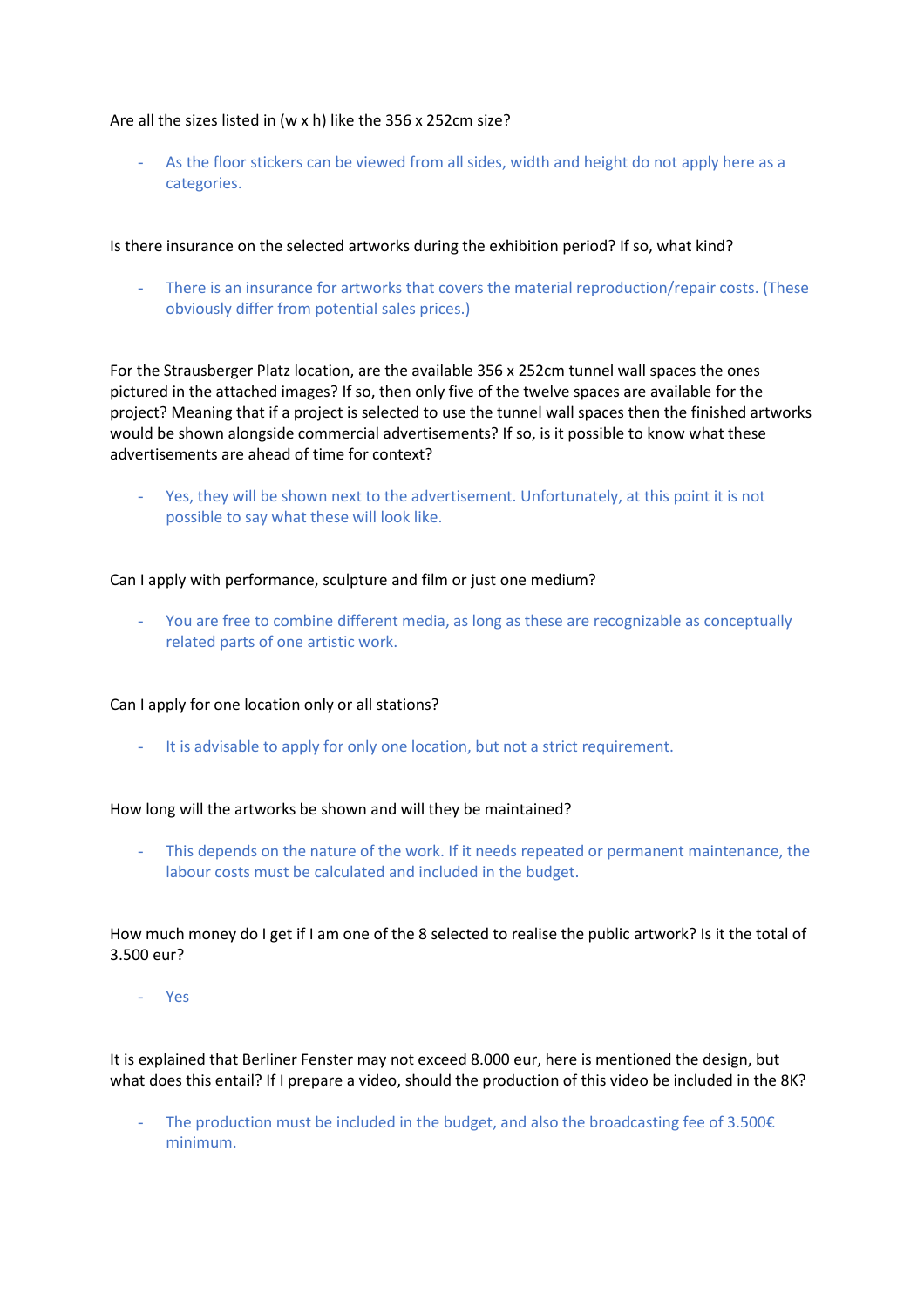## What is to be put in the last box: "expert professional"?

- Non-artistic professionals who are consulted as experts, depending on the proposal. (In the case of larg-scale installations for example, it may be advisable to work with a structural engineer.)

Ist es auf jeden Fall erwünscht, dass die Arbeit mindestens zweiteilig ist und oberhalb sowohl als auch unterhalb im U-Bahnbereich erscheint? Oder kann auch nur eine einzelne Stelle bespielt / bebaut werden?

- Ersteres: oben und unten sind gewünscht.

Die Einreichung soll anonym sein, aber ist es ok, zur Veranschaulichung der eingereichten Arbeit auch bei Bedarf eigene, bereits realisierte Arbeiten zu zeigen (ohne Nennung von Namen ?

- Die Arbeiten müssen für den Wettbewerb konzipiert und neu produziert werden. Werden bestehende Arbeiten eingereicht, die bereits öffentlich präsentiert wurden, führt dies zum Ausschluss aus dem Wettbewerb.

Ist der Präsentationszeitraum frei wählbar innerhalb des Jahres? Also ich könnte zwei Monate temporär was aufbauen oder alle zwei Wochen über einen Zeitraum von mehreren Monaten etwas anbieten oder an einem Tag ein großes Event veranstalten? Oder ich könnte z.B. eine Hintergleisfläche für 1 Monat (1800€) mieten und mit dem Restgeld oberirdisch auch für einen längeren oder anderen Zeitraum was machen?

- Die Fläche im U-Bahn-Tunnel sollte für einen Zeitraum von zwei Monaten bespielt werden. Dieser ist (in Abstimmung mit der Arbeitsgruppe Kunst im Untergrund der nGbK) wählbar im Projektzeitraum, voraussichtlich zwischen März und Oktober 2023.
- Wenn zwei nicht zusammenhängende Monate gewünscht sind, ist dies mit den Organisator:Innen abzustimmen.
- Dasselbe gilt für Variationen und unterschiedliche Präsentationszeiten für unter- und oberirdische Elemente einer Arbeit.

Zählen externe Dienstleiter Innen in der Kategorie Produktionskosten oder sind trotzdem als Honorar zu betrachten? z.B. wenn wir jemanden für die Produktion von Augmented Reality Material beauftragen, wo sollten diese Kosten gelistet werden?

- Externe Honorare gehören zu den Produktionskosten.
- Honorare bitte inkl. Mehrwertsteuer angeben.

Wäre es möglich die Fenster der U-Bahn am Kottbusser Tor für eine Intervention zu verwenden oder sind nur die Hintergleisflächen zugelassen?

- Erfahrungsgemäß sind die Realisationsmöglichkeiten am Bahnhofsgebäude sehr eingeschränkt, jedoch ist eine solche Einreichung nicht per se ausgeschlossen.
- Im Innenbereich der Bahnhöfe können als bestehende Medien nur die Hintergleisflächen und Fußböden genutzt werden.